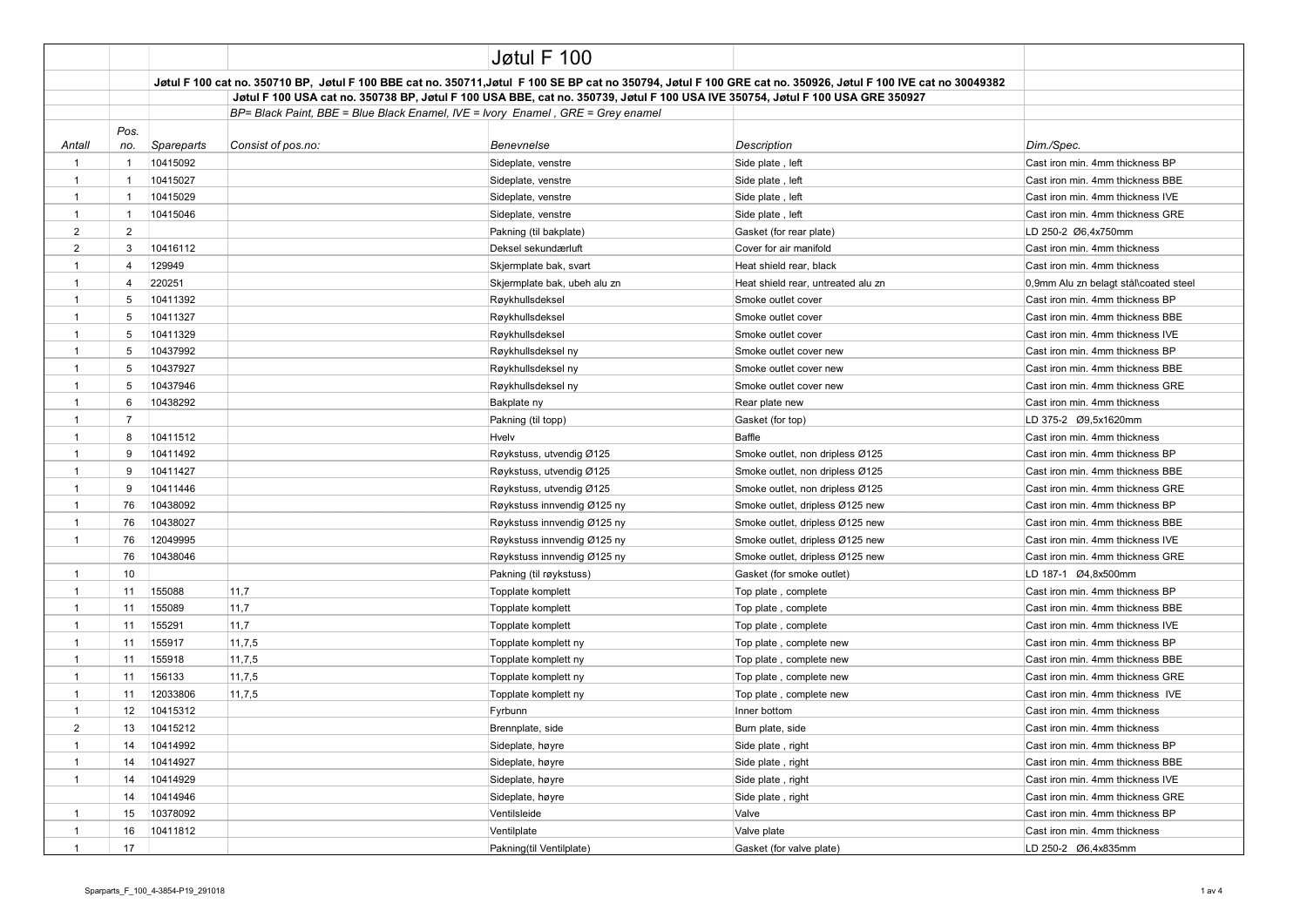|                |             |                                                                                                                                                                 |                                                       | Jøtul F 100                              |                                                  |                                  |
|----------------|-------------|-----------------------------------------------------------------------------------------------------------------------------------------------------------------|-------------------------------------------------------|------------------------------------------|--------------------------------------------------|----------------------------------|
|                |             | Jøtul F 100 cat no. 350710 BP, Jøtul F 100 BBE cat no. 350711, Jøtul F 100 SE BP cat no 350794, Jøtul F 100 GRE cat no. 350926, Jøtul F 100 IVE cat no 30049382 |                                                       |                                          |                                                  |                                  |
|                |             |                                                                                                                                                                 |                                                       |                                          |                                                  |                                  |
|                |             |                                                                                                                                                                 |                                                       |                                          |                                                  |                                  |
| Antall         | Pos.<br>no. | Spareparts                                                                                                                                                      | Consist of pos.no:                                    | <b>Benevnelse</b>                        | Description                                      | Dim./Spec.                       |
| $\mathbf{1}$   | 18          | 10411792                                                                                                                                                        |                                                       | Luftbrem Utgått. Erstattes av 12030879   | Air Deflector Discontinued, replaced by 12030879 | Cast iron min. 4mm thickness BP  |
| $\mathbf{1}$   | 18          | 12030879                                                                                                                                                        |                                                       | LUFTBREM F100 BP                         | Air Deflector F100 BP                            | Cast iron min. 4mm thickness BP  |
| 2              | 19          | 127075                                                                                                                                                          |                                                       | Hengseldubb, sortkromatisert             | Hinge pin, black chromated                       | Ø6x33mm                          |
| $\overline{2}$ | 19          | 125960                                                                                                                                                          |                                                       | Hengseldubb, forniklet                   | Hinge pin, nickel plated                         | Ø6x33mm                          |
| $\mathbf{1}$   | 20          |                                                                                                                                                                 |                                                       | Pakning (til dør)                        | Gasket (for door)                                |                                  |
| $\overline{2}$ | 22          | 153620                                                                                                                                                          |                                                       | Glassklips                               | Glass Clip                                       | 0.9mm stål\steel                 |
| $\mathbf{1}$   | 24          |                                                                                                                                                                 |                                                       | Pakning (til glass)                      | Gasket (for glass)                               | LD 250-2 Ø6.4x1300mm             |
| $\mathbf{1}$   | 25          | 129976                                                                                                                                                          |                                                       | Glass                                    | Glass                                            | 379x270x4mm, keramisk\ceramic    |
| $\mathbf{1}$   | 26          | 126164                                                                                                                                                          |                                                       | Fjær for vrider (klinke)                 | Spring                                           |                                  |
| $\mathbf{1}$   | 27          | 10023684                                                                                                                                                        |                                                       | Z skrue spesial                          | Long dog point special                           | Steel                            |
| $\mathbf{1}$   | 27          | 117733                                                                                                                                                          |                                                       | Spennstift lengde                        | Spring Pin                                       | Ø5x24mm                          |
| $\mathbf{1}$   | 28          | 10371292                                                                                                                                                        |                                                       | Vrider (Klinke) svart lakkert            | Latch, black painted                             | Cast iron min. 4mm thickness     |
| $\mathbf{1}$   | 28          | 128760                                                                                                                                                          |                                                       | Vrider (Klinke) forniklet                | Latch, nickel-plated                             | Cast iron min. 4mm thickness     |
|                | 28          | 155461                                                                                                                                                          | 26,27,28,29,30,31,32,33,34,35,38,                     | Vrider kompl (Klinke) svart lakkert      | Latch complete, black painted                    |                                  |
|                | 28          | 155462                                                                                                                                                          | 26,27,28,29,30,31,32,33,34,35,38,                     | Vrider kompl (Klinke) forniklet          | Latch complete, nickel-plated                    |                                  |
| $\mathbf{1}$   | 29          | 117796                                                                                                                                                          |                                                       | Skrue, maskin panhode pozidrive          | Screw, machine pan head pozidrive                | M6x40, DIN 7985                  |
| $\mathbf{1}$   | 30          | 110904                                                                                                                                                          |                                                       | Skive                                    | Washer                                           | Ø6,4xØ12,5x1,6, St8,8, DIN 125   |
| $\mathbf{1}$   | 31          | 126229                                                                                                                                                          |                                                       | Hylse                                    | Sleeve                                           | Ø8xØ6xL27,5mm                    |
| $\mathbf{1}$   | 32          | 126244                                                                                                                                                          |                                                       | Treknott                                 | Wooden knob                                      | hardved\hard wood                |
| $\mathbf{1}$   | 33          | 124853                                                                                                                                                          |                                                       | Skive Klingeritt (isolerende)            | Washer, insulating                               | Special                          |
| $\mathbf{1}$   | 34          | 116832                                                                                                                                                          |                                                       | Mutter sekskant                          | Nut hexagon                                      | M6, St8,8, DIN 934               |
| $\mathbf{1}$   | 35          | 117587                                                                                                                                                          |                                                       | Skive svartkromatisert spesial           | Washer, black-chromated, special                 | Ø10,5x25x1,5                     |
| $\mathbf{1}$   | 36          | 155079                                                                                                                                                          | 19,20,22,24,26,27,28,29,30,31,32,33,34,35,36,37,38,51 | Dør komplett - u/glass                   | Door, complete excl/glass                        | <b>BP</b>                        |
| $\mathbf{1}$   | 36          | 155080                                                                                                                                                          | 19,20,22,24,26,27,28,29,30,31,32,33,34,35,36,37,38,51 | Dør komplett - u/glass                   | Door, complete excl/glass                        | <b>BBE</b>                       |
| $\mathbf{1}$   | 36          | 155288                                                                                                                                                          | 19,20,22,24,26,27,28,29,30,31,32,33,34,35,36,37,38,51 | Dør komplett - u/glass                   | Door, complete excl/glass                        | <b>IVE</b>                       |
|                | 36          | 156131                                                                                                                                                          | 19,20,22,24,26,27,28,29,30,31,32,33,34,35,36,37,38,51 | Dør komplett - u/glass                   | Door, complete excl/glass                        | <b>GRE</b>                       |
| 1              | 36          | 155961                                                                                                                                                          | 19,20,22,24,26,27,28,29,30,31,32,33,34,35,36,37,38,51 | Dør komplett - u/glass F 100 SE          | Door, complete excl/glass F100 SE                | <b>BP</b>                        |
| $\mathbf{1}$   | 37          |                                                                                                                                                                 |                                                       | Pakning (til dør)                        | Gasket (for door)                                | LD V-125 Flat 8x30mm             |
| $\mathbf{1}$   | 38          | 129208                                                                                                                                                          |                                                       | Stengejern                               | Latch bolt                                       | st 37                            |
| $\mathbf{1}$   | 39          | 10415192                                                                                                                                                        |                                                       | Frontplate Utgått. Erstattes av 12018374 | Front plate. Discontinued, replaced by 12018374  | Cast iron min. 4mm thickness BP  |
| $\mathbf{1}$   | 39          | 10415127                                                                                                                                                        |                                                       | Frontplate Utgått. Erstattes av 12018374 | Front plate Discontinued, replaced by 12018374   | Cast iron min. 4mm thickness BBE |
| $\mathbf{1}$   | 39          | 10415129                                                                                                                                                        |                                                       | Frontplate Utgått. Erstattes av 12018374 | Front plate Discontinued, replaced by 12018374   | Cast iron min. 4mm thickness IVE |
| $\mathbf{1}$   | 39          | 10415146                                                                                                                                                        |                                                       | Frontplate Utgått. Erstattes av 12018374 | Front plate Discontinued, replaced by 12018374   | Cast iron min. 4mm thickness GRE |
| 1              | 39          | 12018374                                                                                                                                                        |                                                       | Front F100 BP                            | Front F100 BP                                    |                                  |
| $\mathbf{1}$   | 40          | 155085                                                                                                                                                          |                                                       | Askeleppe pakket                         | Ash lip packed                                   | Cast iron min. 4mm thickness BP  |
| $\mathbf{1}$   | 40          | 155086                                                                                                                                                          |                                                       | Askeleppe pakket                         | Ash lip packed                                   | Cast iron min. 4mm thickness BBE |
| $\mathbf{1}$   | 40          | 155289                                                                                                                                                          |                                                       | Askeleppe pakket                         | Ash lip packed                                   | Cast iron min. 4mm thickness IVE |
|                | 40          | 156132                                                                                                                                                          |                                                       | Askeleppe pakket                         | Ash lip packed                                   | Cast iron min. 4mm thickness GRE |
| $\mathbf{1}$   | 41          | 10415492                                                                                                                                                        |                                                       | Kubbestopper/askelist                    | Log/Ash retainer                                 | Cast iron min. 4mm thickness BP  |
| $\overline{4}$ | 42          | 10195292                                                                                                                                                        |                                                       | Ben 155mm                                | Leg 155mm                                        | Cast iron min. 4mm thickness BP  |
| 4              | 42          | 10195227                                                                                                                                                        |                                                       | Ben 155mm                                | Leg 155mm                                        | Cast iron min. 4mm thickness BBE |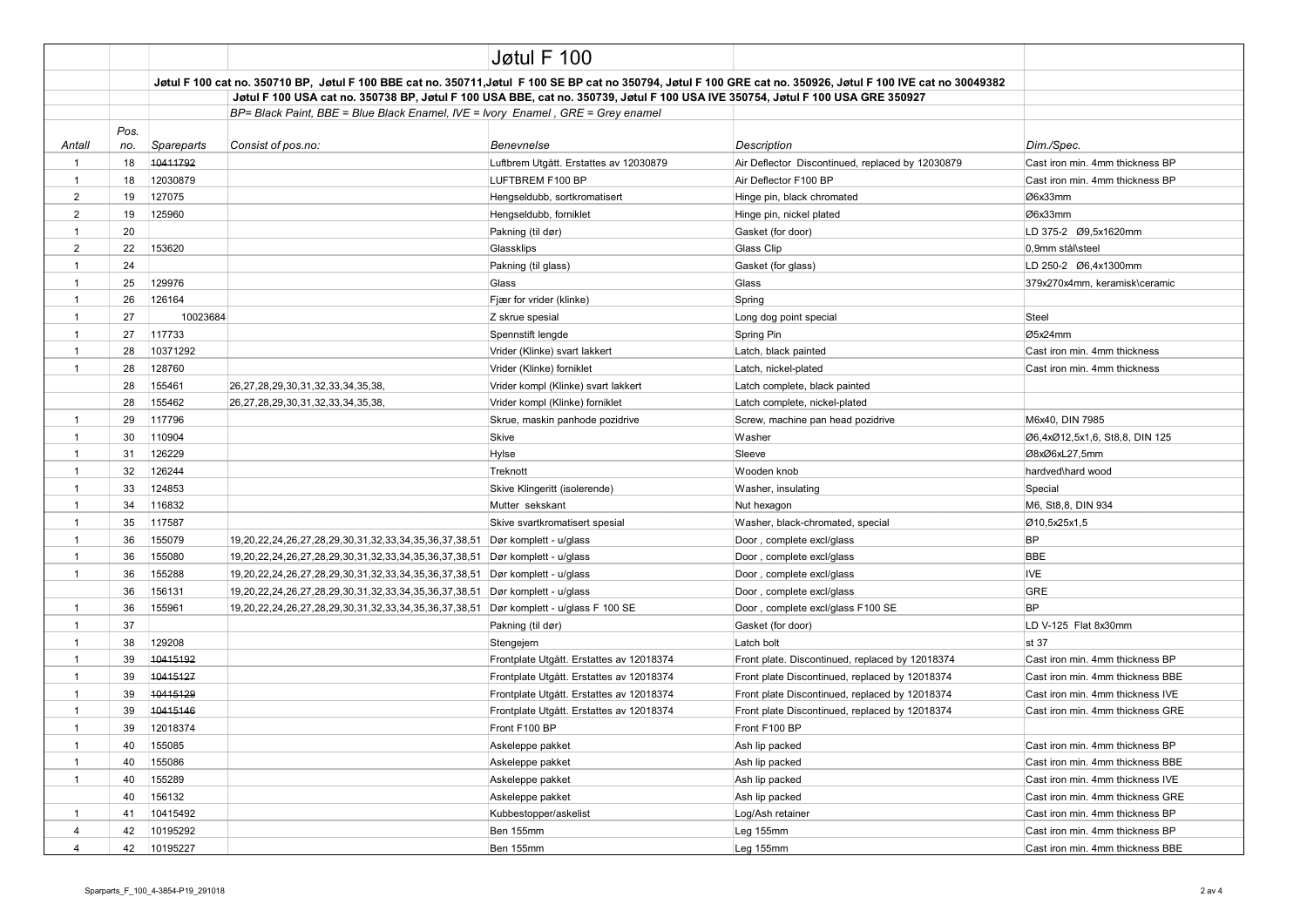|                |             |                                                                                                                                                                 |                                                                                 | Jøtul F 100                                |                                            |                                  |
|----------------|-------------|-----------------------------------------------------------------------------------------------------------------------------------------------------------------|---------------------------------------------------------------------------------|--------------------------------------------|--------------------------------------------|----------------------------------|
|                |             | Jøtul F 100 cat no. 350710 BP, Jøtul F 100 BBE cat no. 350711, Jøtul F 100 SE BP cat no 350794, Jøtul F 100 GRE cat no. 350926, Jøtul F 100 IVE cat no 30049382 |                                                                                 |                                            |                                            |                                  |
|                |             | Jøtul F 100 USA cat no. 350738 BP, Jøtul F 100 USA BBE, cat no. 350739, Jøtul F 100 USA IVE 350754, Jøtul F 100 USA GRE 350927                                  |                                                                                 |                                            |                                            |                                  |
|                |             |                                                                                                                                                                 | BP= Black Paint, BBE = Blue Black Enamel, IVE = Ivory Enamel, GRE = Grey enamel |                                            |                                            |                                  |
| Antall         | Pos.<br>no. | Spareparts                                                                                                                                                      | Consist of pos.no:                                                              | Benevnelse                                 | <b>Description</b>                         | Dim./Spec.                       |
| $\overline{4}$ | 42          | 10195229                                                                                                                                                        |                                                                                 | Ben 155mm                                  | Leg 155mm                                  | Cast iron min. 4mm thickness IVE |
| 4              | 42          | 10195246                                                                                                                                                        |                                                                                 | Ben 155mm                                  | Leg 155mm                                  | Cast iron min. 4mm thickness GRE |
| $\mathbf 1$    | 43          | 10412112                                                                                                                                                        |                                                                                 | Ventil/deksel                              | Valve/cover plate                          | Cast iron min. 4mm thickness     |
| $\mathbf{1}$   | 44          | 10413992                                                                                                                                                        |                                                                                 | Bunnplate                                  | Bottom plate                               | Cast iron min. 4mm thickness BP  |
| $\mathbf{1}$   | 44          | 10413927                                                                                                                                                        |                                                                                 | Bunnplate                                  | Bottom plate                               | Cast iron min. 4mm thickness BBE |
| $\mathbf{1}$   | 44          | 10413929                                                                                                                                                        |                                                                                 | Bunnplate                                  | Bottom plate                               | Cast iron min. 4mm thickness IVE |
|                | 44          | 10413946                                                                                                                                                        |                                                                                 | Bunnplate                                  | Bottom plate                               | Cast iron min. 4mm thickness GRE |
| $\mathbf{1}$   | 45          | 129950                                                                                                                                                          |                                                                                 | Skjermplate, under                         | Heat shield, under                         | AluZn belagt stål\coated steel   |
| $\mathbf{1}$   | 46          | 117097                                                                                                                                                          |                                                                                 | Skrue, sekskanthode                        | Screw, hexagon cap                         | M6x50, St8.8, DIN 933            |
| 4              | 47          | 117099                                                                                                                                                          |                                                                                 | Skrue, sekskanthode med flens              | Screw, hexagon cap flange                  | M6x25, St8.8                     |
| 17             | 48          | 117118                                                                                                                                                          |                                                                                 | Skrue, sekskanthode med flens              | Screw, hexagon cap flange                  | M6x16, St8.8                     |
| 6              | 49          | 117130                                                                                                                                                          |                                                                                 | Skrue, sekskanthode med flens              | Screw, hexagon cap flange                  | M6x12, St8.8                     |
| 6              | 50          | 117452                                                                                                                                                          |                                                                                 | Skive                                      | Washer                                     | Ø8,4xØ20x1,5, St8,8, DIN 522     |
| 2              | 51          | 117505                                                                                                                                                          |                                                                                 | Skrue, maskin panhode pozidrive            | Screw, machine pan head pozidrive          | M6x8, DIN 7985                   |
| $\mathbf{1}$   | 52          | 117880                                                                                                                                                          |                                                                                 | Mutter, sekskant med flens                 | Nut, cap flange                            | M6, St8,8, DIN 6923              |
| $\mathbf{1}$   | 53          |                                                                                                                                                                 |                                                                                 | Pakning (til bakplate)                     | Gasket (for rear plate)                    | LD V-125 Flat 8x30mm             |
| $\mathbf{1}$   | 70          | 128934                                                                                                                                                          |                                                                                 | Hylse                                      | Sleeve                                     | Ø6,2xØ10xL10mm                   |
| $\mathbf{1}$   | 71          | 129946                                                                                                                                                          |                                                                                 | Ventilstang                                | Handle                                     | ø6mm stål\steel                  |
| $\mathbf{1}$   | 72          | 128345                                                                                                                                                          |                                                                                 | Løst handtak forniklet støpejern           | Loose handle nickel plated cast iron       | Cast iron min. 4mm thickness     |
| $\mathbf{1}$   | 72          | 221807                                                                                                                                                          |                                                                                 | Løst håndtak flat                          | loose handle flat                          | 2mm steel                        |
| $\mathbf{1}$   | 73          | 129955                                                                                                                                                          |                                                                                 | Askeskuff                                  | Ash pan                                    | 1mm Alu dip stål\steel           |
| $\mathbf{1}$   | 74          | 10415692                                                                                                                                                        |                                                                                 | Askerist f/kullfyring/askeløsning 12030909 | Grate, (for multifuel) Repaced by 12030909 | Cast iron min. 4mm thickness BP  |
| $\mathbf{1}$   | 74          | 12030909                                                                                                                                                        |                                                                                 | FYRRIST F100 BP                            | Grate, (for multifuel) F100 BP             | Cast iron min. 4mm thickness BP  |
| $\mathbf{1}$   | 75          | 10415712                                                                                                                                                        |                                                                                 | Fyrbunn bakre, f/kullfyring/askeløsning    | Inner bottom, rear, (for multifuel)        | Cast iron min. 4mm thickness     |
| $\mathbf{1}$   | 76          | 155218                                                                                                                                                          |                                                                                 | Røykstuss innvendig Ø125 UK                | Smoke outlet, dripless Ø125 UK             | Cast iron min. 4mm thickness BP  |
| $\mathbf{1}$   | 76          | 155219                                                                                                                                                          |                                                                                 | Røykstuss innvendig Ø125 UK                | Smoke outlet, dripless Ø125 UK             | Cast iron min. 4mm thickness BBE |
| $\mathbf{1}$   | 76          | 155290                                                                                                                                                          |                                                                                 | Røykstuss innvendig Ø125 UK                | Smoke outlet, dripless Ø125 UK             | Cast iron min. 4mm thickness IVE |
| $\mathbf{1}$   | 76          | 156138                                                                                                                                                          |                                                                                 | Røykstuss innvendig Ø125 UK                | Smoke outlet, dripless Ø125 UK             | Cast iron min. 4mm thickness GRE |
| $\mathbf{1}$   | 76          | 155483                                                                                                                                                          |                                                                                 | Røykstuss innvendig Ø150 USA               | Smoke outlet, dripless Ø6" USA             | Cast iron min. 4mm thickness BP  |
| $\mathbf{1}$   | 76          | 155484                                                                                                                                                          |                                                                                 | Røykstuss innvendig Ø150 USA               | Smoke outlet, dripless Ø6" USA             | Cast iron min. 4mm thickness BBE |
|                | 76          | 156137                                                                                                                                                          |                                                                                 | Røykstuss innvendig Ø150 USA               | Smoke outlet, dripless Ø6" USA             | Cast iron min. 4mm thickness GRE |
| $\mathbf{1}$   |             | 151991                                                                                                                                                          | 29, 30, 31, 32, 33, 34                                                          | Pose m/treknott og smådeler                | Wooden knob and small parts                |                                  |
|                |             |                                                                                                                                                                 |                                                                                 |                                            |                                            |                                  |
|                |             | 350340                                                                                                                                                          |                                                                                 | Gulvplate                                  | Floor plate                                | Cast iron min. 4mm thickness BBE |
|                |             | 350342                                                                                                                                                          |                                                                                 | Gulvplate                                  | Floor plate                                | Cast iron min. 4mm thickness IVE |
|                |             | 350936                                                                                                                                                          |                                                                                 | Gulvplate                                  | Floor plate                                | Cast iron min. 4mm thickness GRE |
|                |             | 350173                                                                                                                                                          |                                                                                 | Ben 155mm (4stk)                           | Leg 155mm (4pcs)                           | Cast iron min. 4mm thickness BP  |
|                |             | 350174                                                                                                                                                          |                                                                                 | Ben 155mm (4stk)                           | Leg 155mm (4pcs)                           | Cast iron min. 4mm thickness BBE |
|                |             | 350176                                                                                                                                                          |                                                                                 | Ben 155mm (4stk)                           | Leg 155mm (4pcs)                           | Cast iron min. 4mm thickness IVE |
|                |             | 350938                                                                                                                                                          |                                                                                 | Ben 155mm (4stk)                           | Leg 155mm (4pcs)                           | Cast iron min. 4mm thickness GRE |
|                |             | 350735                                                                                                                                                          |                                                                                 | Ben 215 mm (4stk)                          | Leg 215 mm (4pcs)                          | Cast iron min. 4mm thickness BP  |